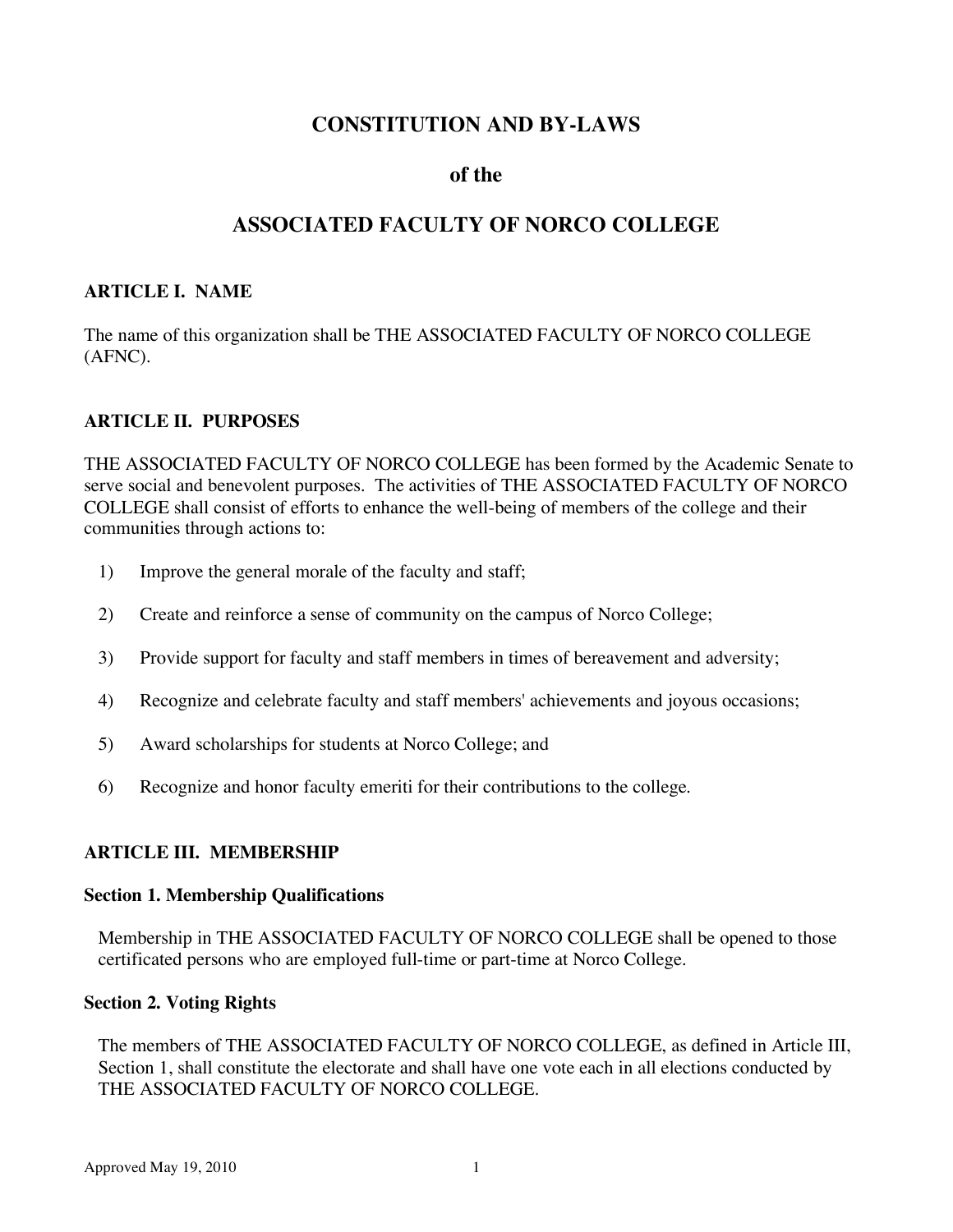### **Section 3. Annual Dues**

Membership is dependent on the payment of annual dues at a sum approved by the membership and payable on joining, at any time of the year, by payroll deduction, or annual check.

# **ARTICLE IV. AFNC OFFICERS**

### **Section 1. Officer Positions**

Officers of THE ASSOCIATED FACULTY OF NORCO COLLEGE shall be a President, Presidentelect, and Secretary-Treasurer.

## **Section 2. Officers to be Elected by Membership**

Officers of THE ASSOCIATED FACULTY OF NORCO COLLEGE shall be elected by the membership under the provisions of Article VII of this constitution.

### **Section 3. Terms of Office**

The term of office for officers THE ASSOCIATED FACULTY OF NORCO COLLEGE shall be two years.

#### **Section 4. President's Duties**

The duties of the President shall be to:

- (1) Preside at meetings of THE ASSOCIATED FACULTY OF NORCO COLLEGE.
- (2) Preside at meetings of the Executive Committee.
- (3) Make appointments not otherwise provided for in this Constitution, such appointments to be ratified by a simple majority of the Executive Committee.
- (4) Maintain regular communication with the Norco Academic Senate.

## **Section 5. President-Elect's Duties**

The duties of the President-elect shall be to:

- (1) Act in the capacity of the President in any case where the President is unable to serve.
- (2) Conduct nominations and elections for THE ASSOCIATED FACULTY OF NORCO COLLEGE under the provisions of Article VIII of this Constitution.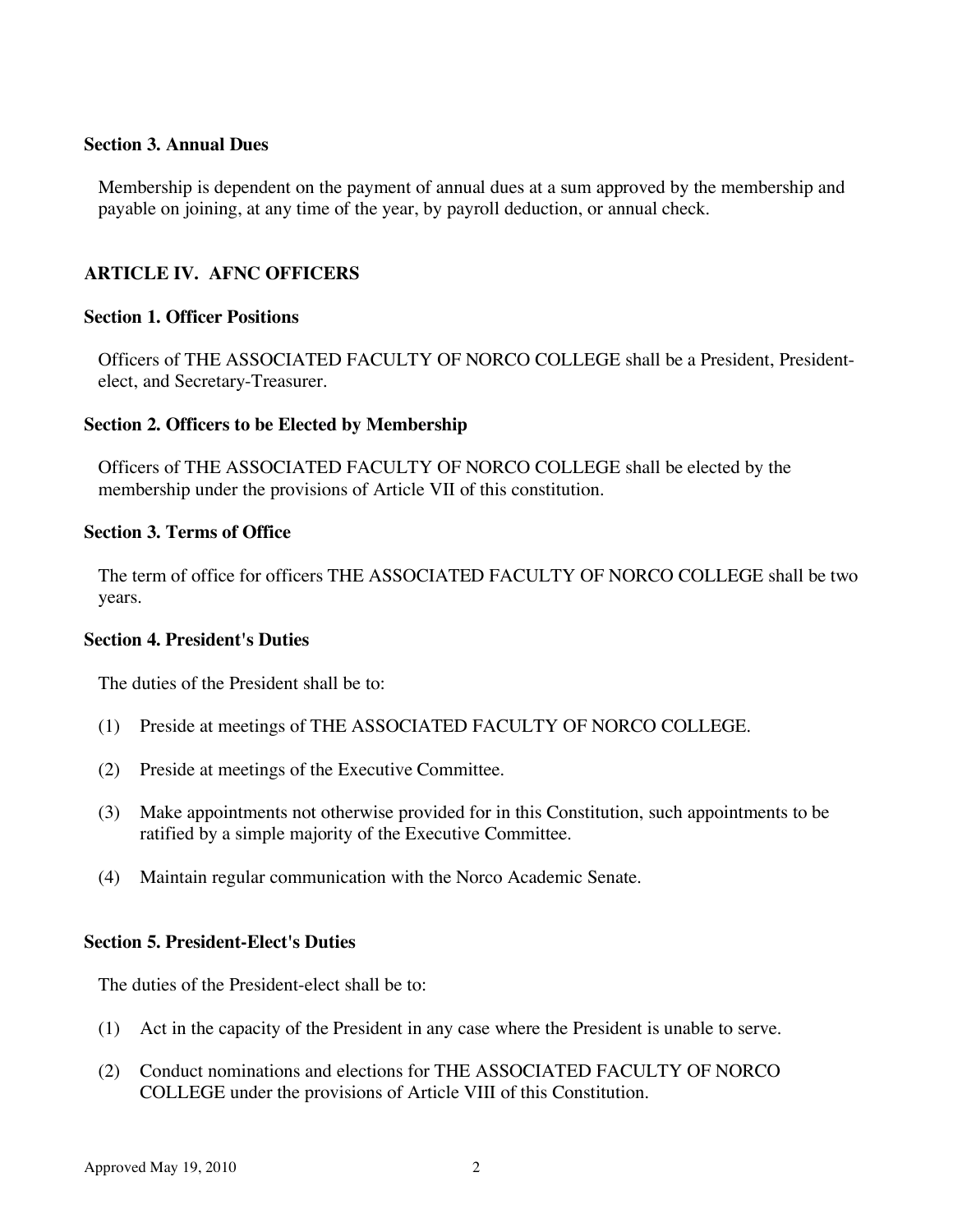### **Section 6. Secretary-Treasurer's Duties**

The duties of the Secretary-Treasurer shall be to:

- (1) Maintain the accounts of THE ASSOCIATED FACULTY OF NORCO COLLEGE.
- (2) Provide for the collection of dues.
- (3) Assist the President-elect in the preparation of a budget for presentation on or before Sept. 30th of each year for approval by a majority vote of the combined Executive Committee and the Academic Senate at a meeting of the Academic Senate.
- (4) Keep minutes of the meetings of THE ASSOCIATED FACULTY OF NORCO COLLEGE and the Executive Committee.
- (5) Make these records available to the entire membership within ten days of the event recorded.
- (6) Send notes, flowers or cards to celebrate achievements and provide comfort for bereavement of faculty, staff and administration.

## **Section 7. Vacancies**

(1) Vacancies in elected positions shall be filled by majority vote of the Executive committee.

## **Section 8. Recall**

- (1) Officers may be recalled from office by a vote of 2/3 of the membership of THE ASSOCIATED FACULTY OF NORCO COLLEGE at an election conducted by the Executive Committee.
- (2) A petition signed by 1/3 of the membership of THE ASSOCIATED FACULTY OF NORCO COLLEGE, or a vote of 2/3 of the Executive Committee, shall be necessary before such an election can be called.
- (3) The election shall take place in not less than 5 school days nor more than 15 school days following the receipt of the petition by the Executive Committee or the vote for removal by the Executive Committee.

# **ARTICLE V. THE EXECUTIVE COMMITTEE**

## **Section 1. Executive Committee Duties**

The Executive Committee shall:

(1) Formulate and implement policies pursuant to the stated purposes of the AFNC.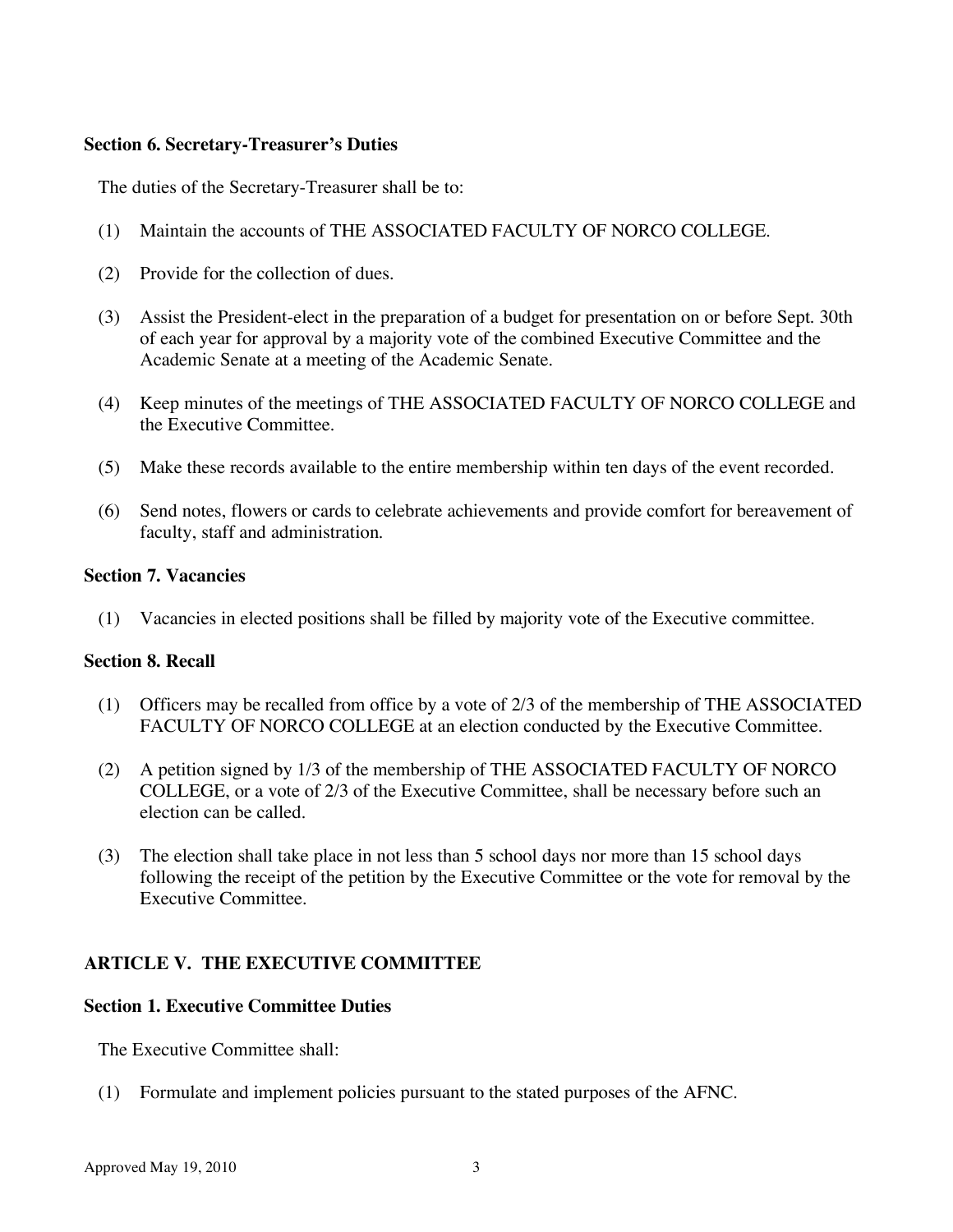- (2) Provide and maintain channels of communication between faculty, administration, and governing board.
- (3) Hear, investigate, deliberate, negotiate, recommend or refer any matters brought to its attention by a member.

#### **Section 2. Executive Committee Composition**

The Executive Committee shall be composed of the President, President-elect, Secretary -Treasurer, and the President of the Norco Academic Senate.

### **Section 3. Executive Committee Meetings**

The Executive Committee shall hold electronic or regular at least once per year or as needed per semester or upon the call of the President.

### **Section 4. Executive Committee & Funds Expenditures**

The Executive Committee may expend the funds of THE ASSOCIATED FACULTY OF NORCO COLLEGE in the conduct of its business under the provisions of the annual budget and may with a majority vote, make budgetary adjustments as needed to carry out the purposes of AFNC.

## **ARTICLE VI. NOMINATIONS AND ELECTIONS**

#### **Section 1. Nominating Committee**

The President-elect of THE ASSOCIATED FACULTY OF NORCO COLLEGE may appoint members to a Nominating Committee to recruit candidates for Associated Faculty elections.

## **Section 2. Ballots for Annual Elections**

The President-elect shall prepare a ballot for the following purposes:

- (1) Election of Officers (on even numbered years) for the following positions in the ASSOCIATED FACULTY OF RIVERSIDE COMMUNITY COLLEGE DISTRICT:
	- President
	- President-elect
	- Secretary Treasurer
- (2) Approval of amendments to the AFNC Constitution (as needed)